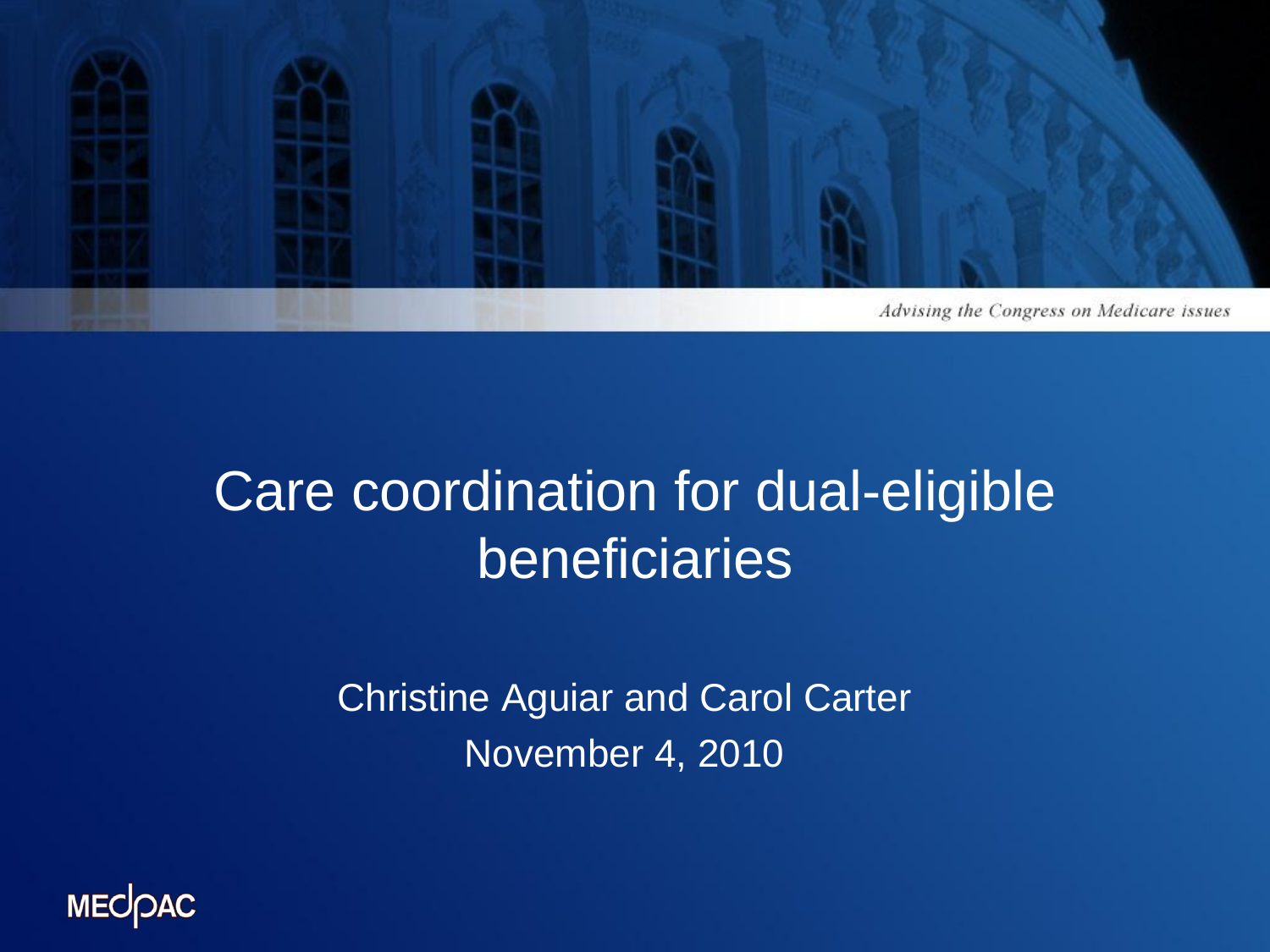### Review: June 2010 chapter

- **Poor incentives to coordinate care**
- **Duals are more likely to be disabled and** have poorer health status
- Combined program per capita spending is highly variable
- **Managing the care of this population will** require integration of financial and care coordination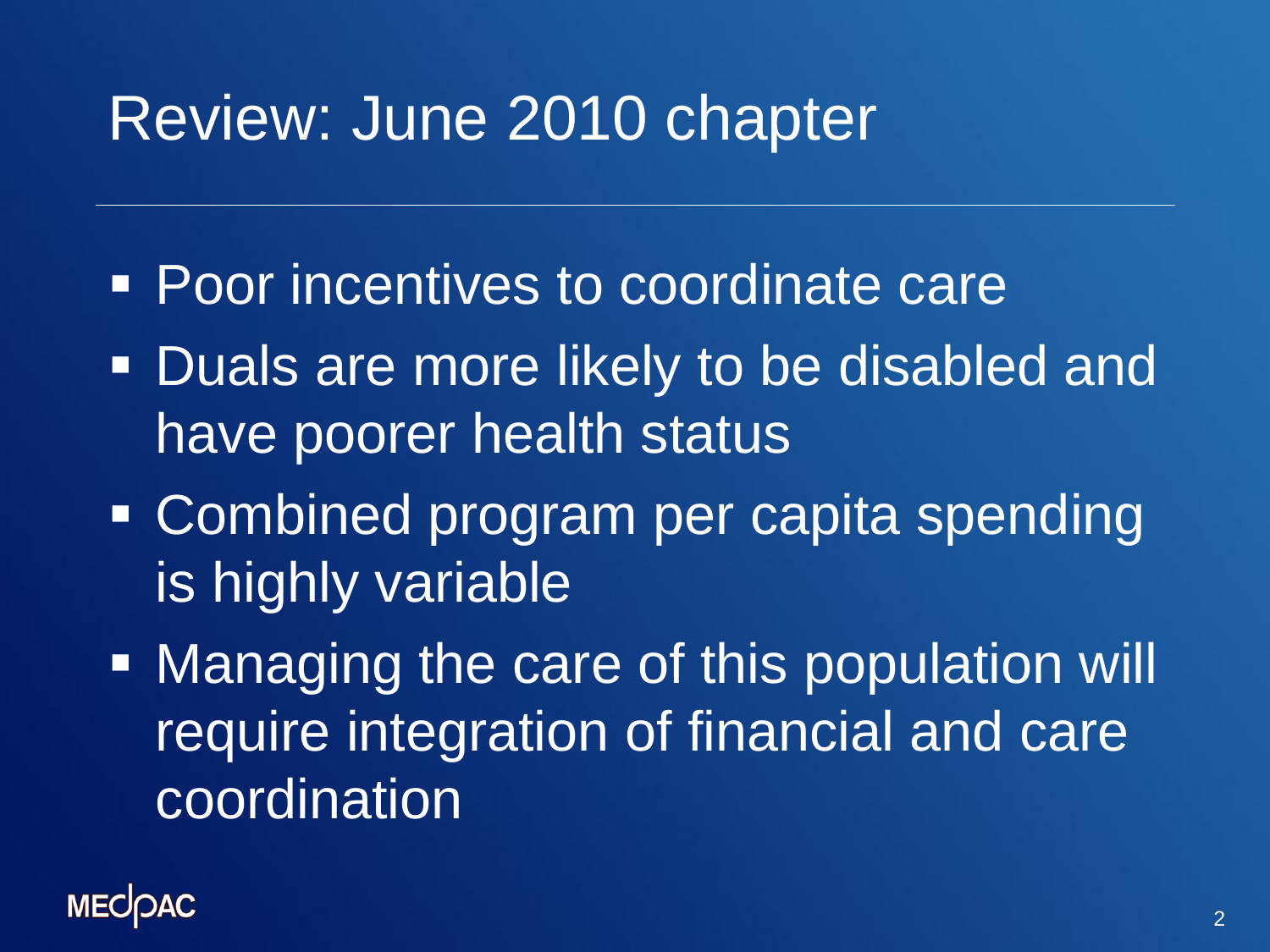# Site visits and interviews on care **coordination**

- **Interviewed officials from 9 state programs** and 3 PACE providers (a total of 5 site visits—NM, MA, NC, Philadelphia and Hampton VA)
- Selected a mix of approaches, age of program, varying success, and location
- **Spoke with many other stakeholders**

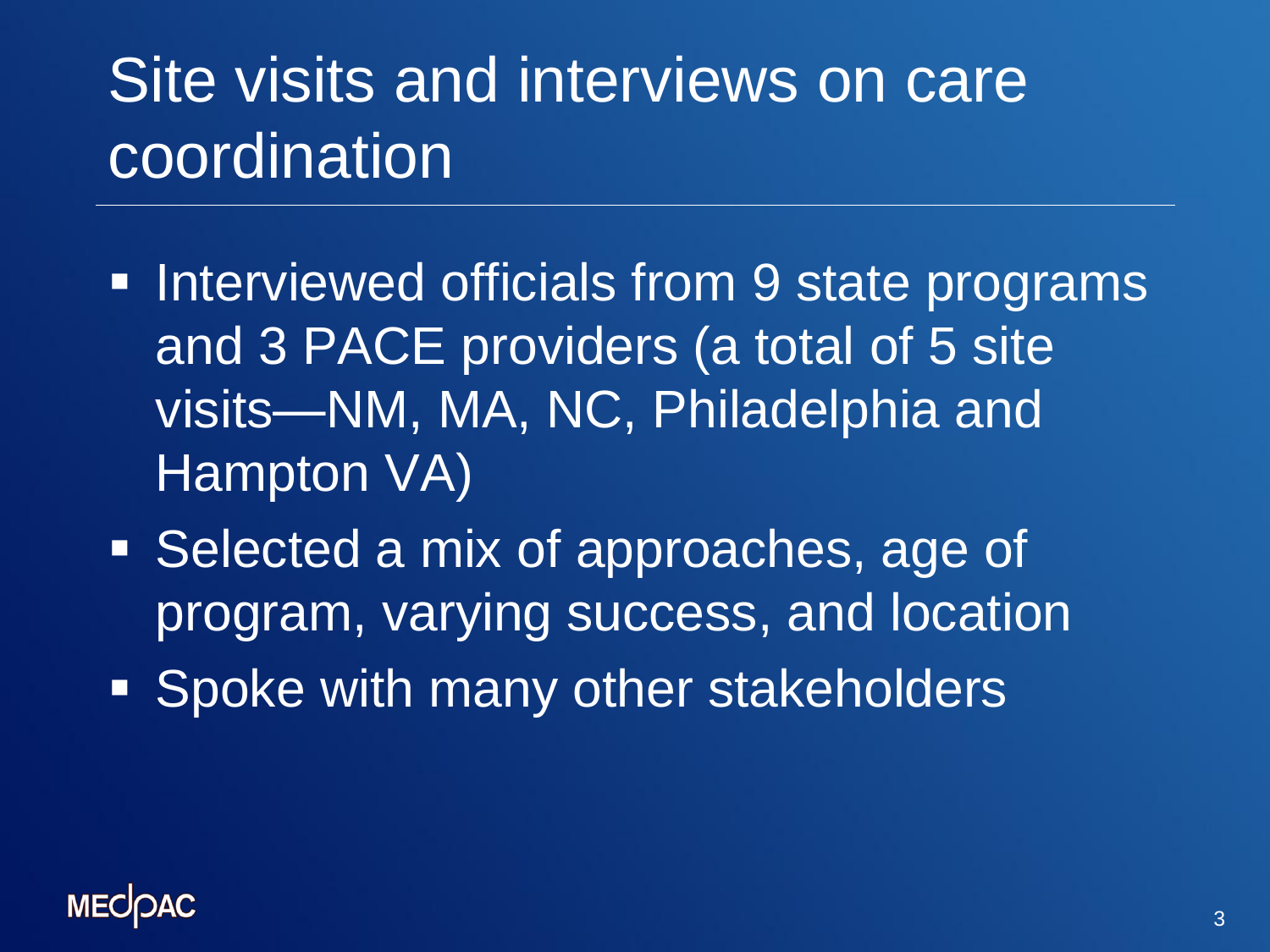# States' care coordination programs vary considerably

- Approach—managed care, FFS with care coordination overlay
- **Readiness to integrate the financing and** care coordination
- **Willingness to assume risk**
- Scope of programs—only acute services, all services

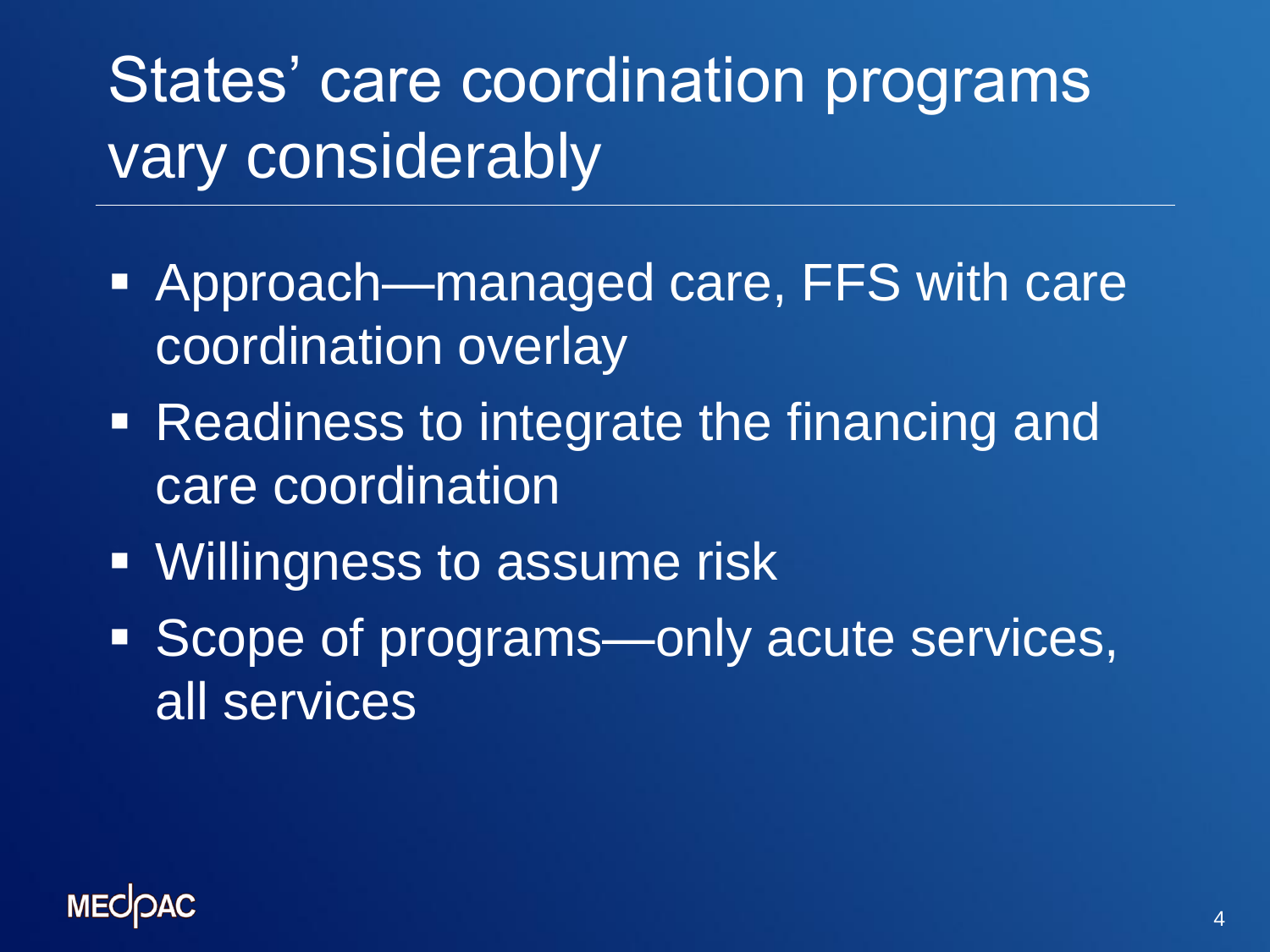#### Ideal care coordination: Full risk for full array of services

- **Financial integration gives programs flexibility** to furnish mix of services to match patients' care needs
- **Program administrators acknowledged that to** fully coordinate care and control spending, all services needed to be managed
- There can be strong provider resistance to integration
	- **Concern about reduced volume or payments**
- **Some behavioral health providers prefer own** system **MECOAC**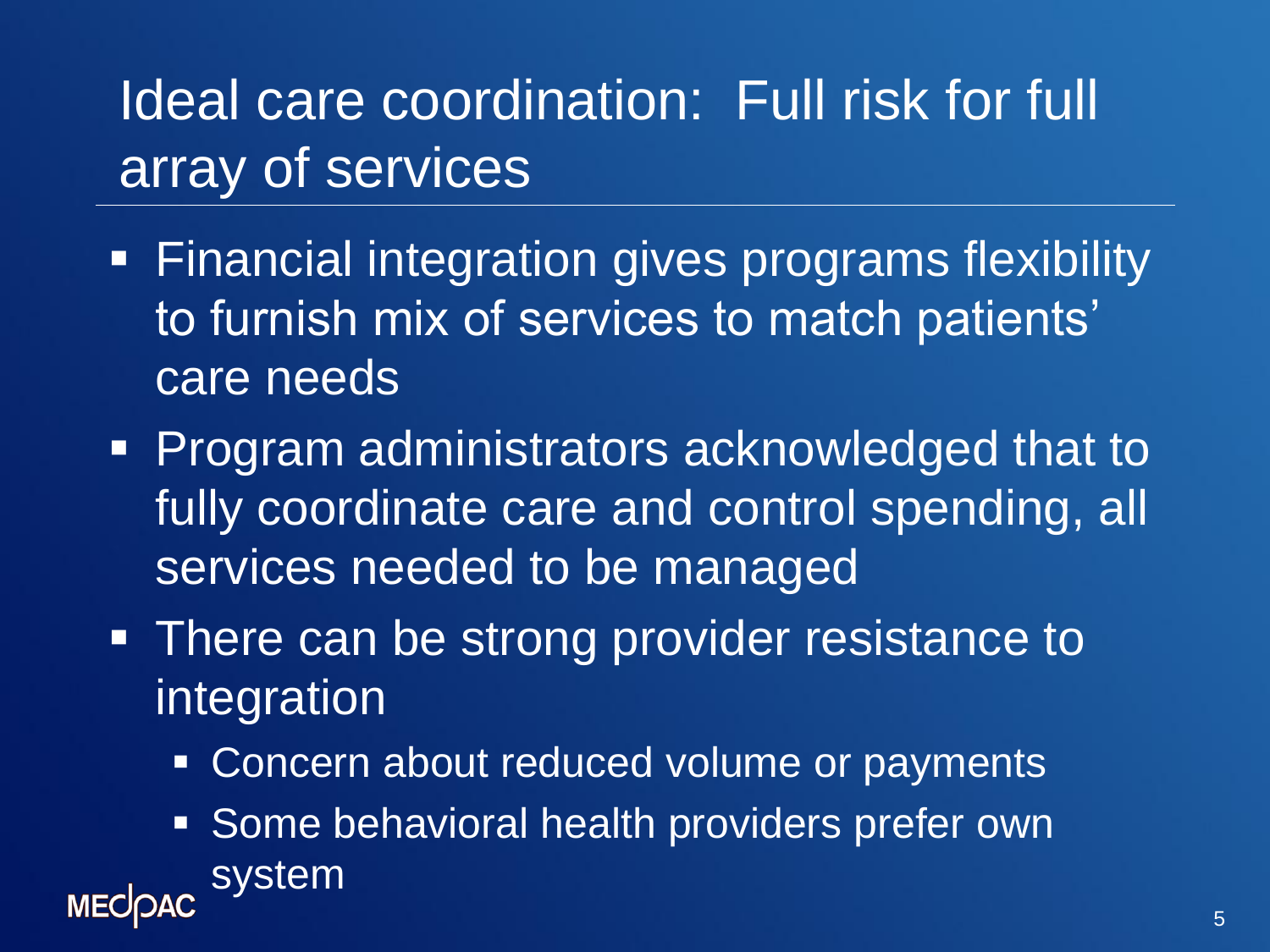# What the care coordination programs have in common

- State circumstances and stakeholder support
- **Programs have a long-standing champion to** lead design and implementation
- **Programs define their populations broadly**
- Similar core care coordination activities

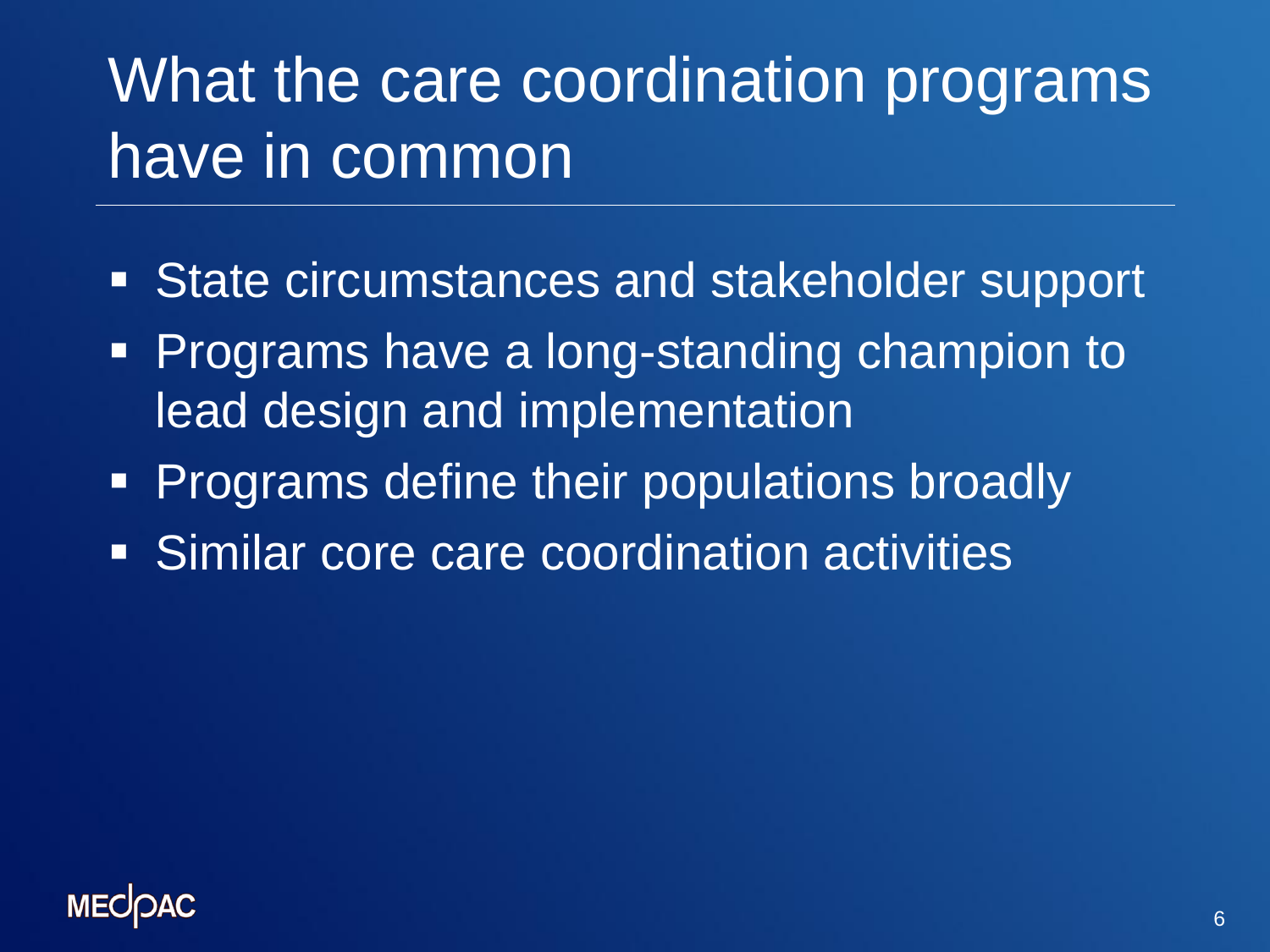# Care coordination is key to integrated programs

#### Core activities

- **Assess patient risk**
- **Individual care plan**
- **Reconcile medications**
- **Transition care**
- **Nedical advice 24/7**
- Regular patient contact
- Centralized EHR

#### Activities vary by patient

- **Filte Frequency of contact**
- **Nix of providers**
- **Nedical, social,** behavioral health, and community-based services
- Ratio of patients to coordinator

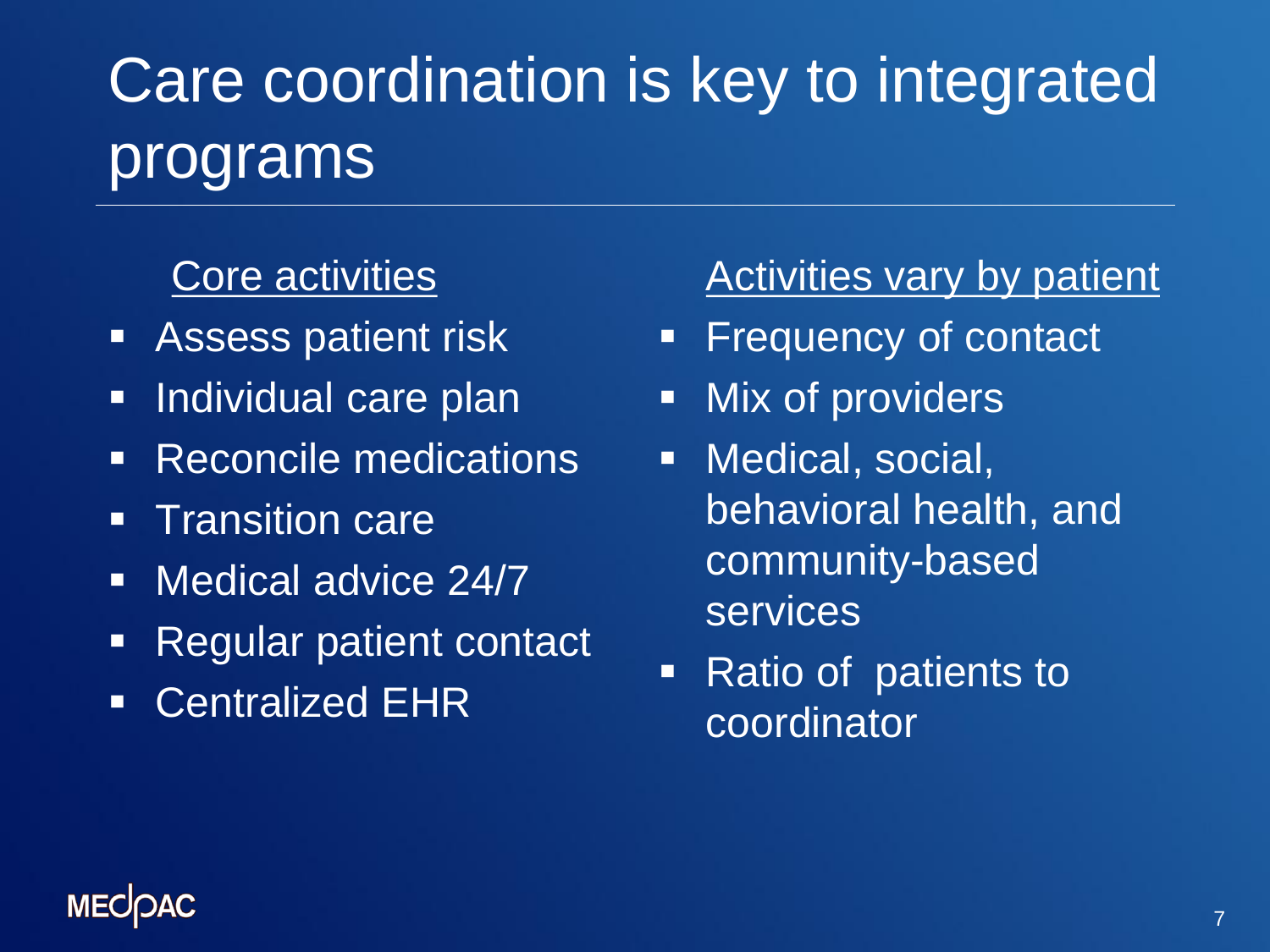#### Stakeholders' suggestions to increase enrollment

- **If Ideas to expand enrollment** 
	- **EXECTE:** Materials need to spell out care coordination activities
	- **Program descriptions that accurately detail** benefits for dual-eligible beneficiaries
	- **Expand dissemination of program information**
	- **Technical and financial assistance for programs**
- **Opt-out enrollment to substantially increase** participation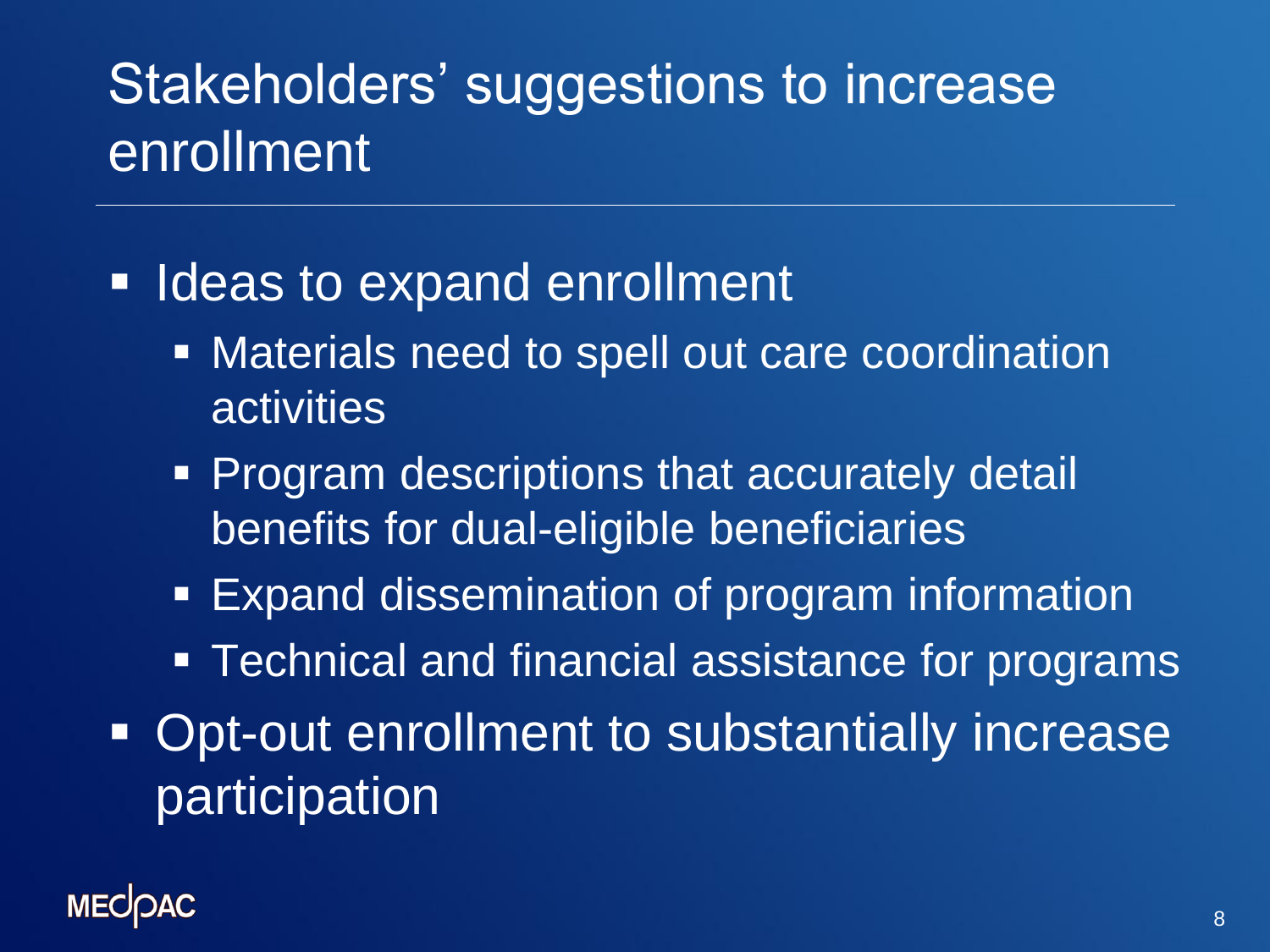### Financial incentives to gain interest in integrated programs

- **Stakeholders want to benefit financially** from lower Medicare service use
- **States hope that better care coordination** will lower their long-term care spending
- **Nursing home industry example of** incentives
	- **Incentive payment if lower nursing home days**
	- **Enhanced nurse staffing**

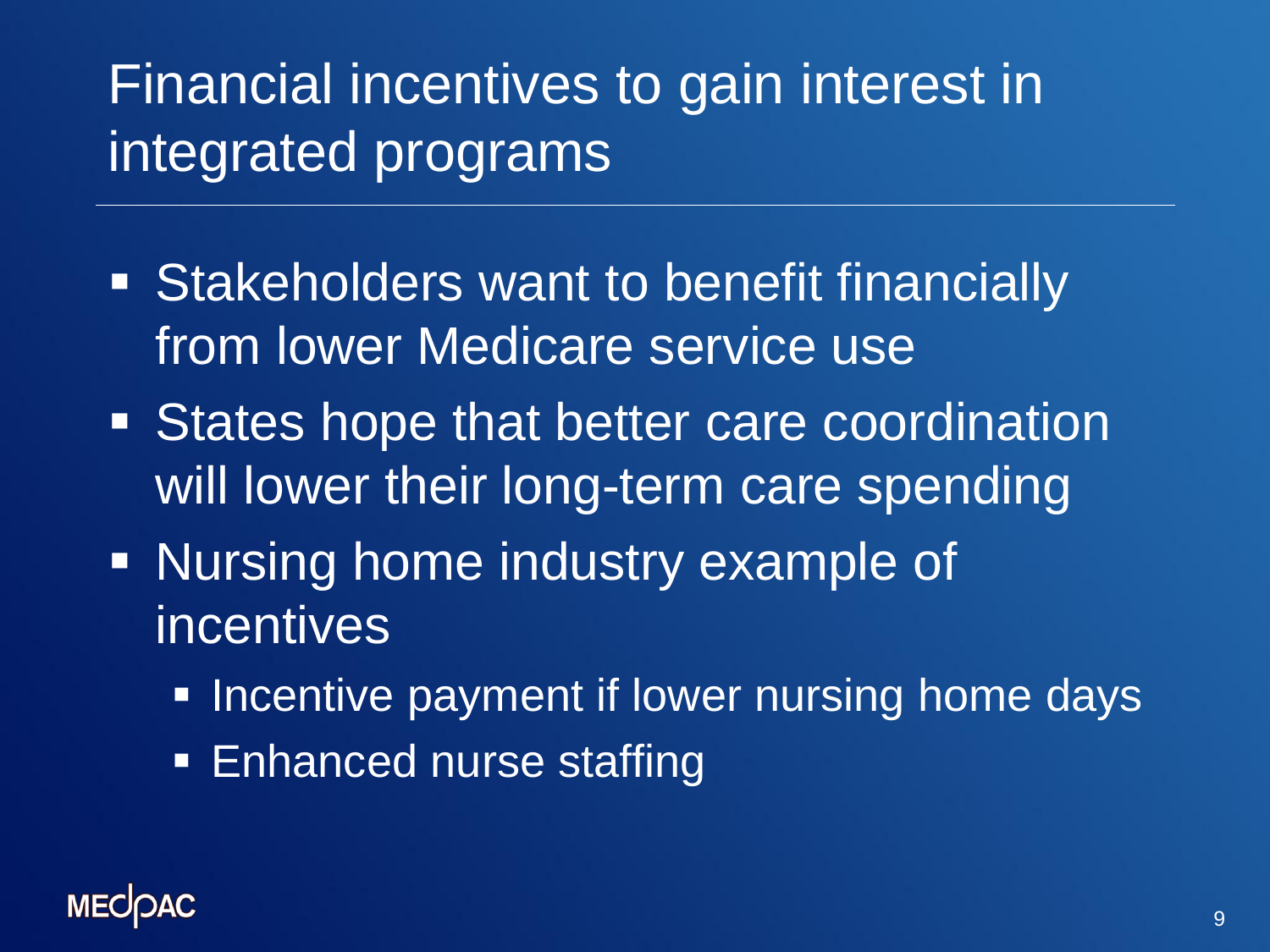## Summary

- **Programs vary in the approach, scale, and** scope
- **ELIMITED FIRSULTS**
- Questionable replicability
- **Lack of plan, state, and federal expertise** in managing full range of services
- Expanded enrollment unlikely without optout enrollment

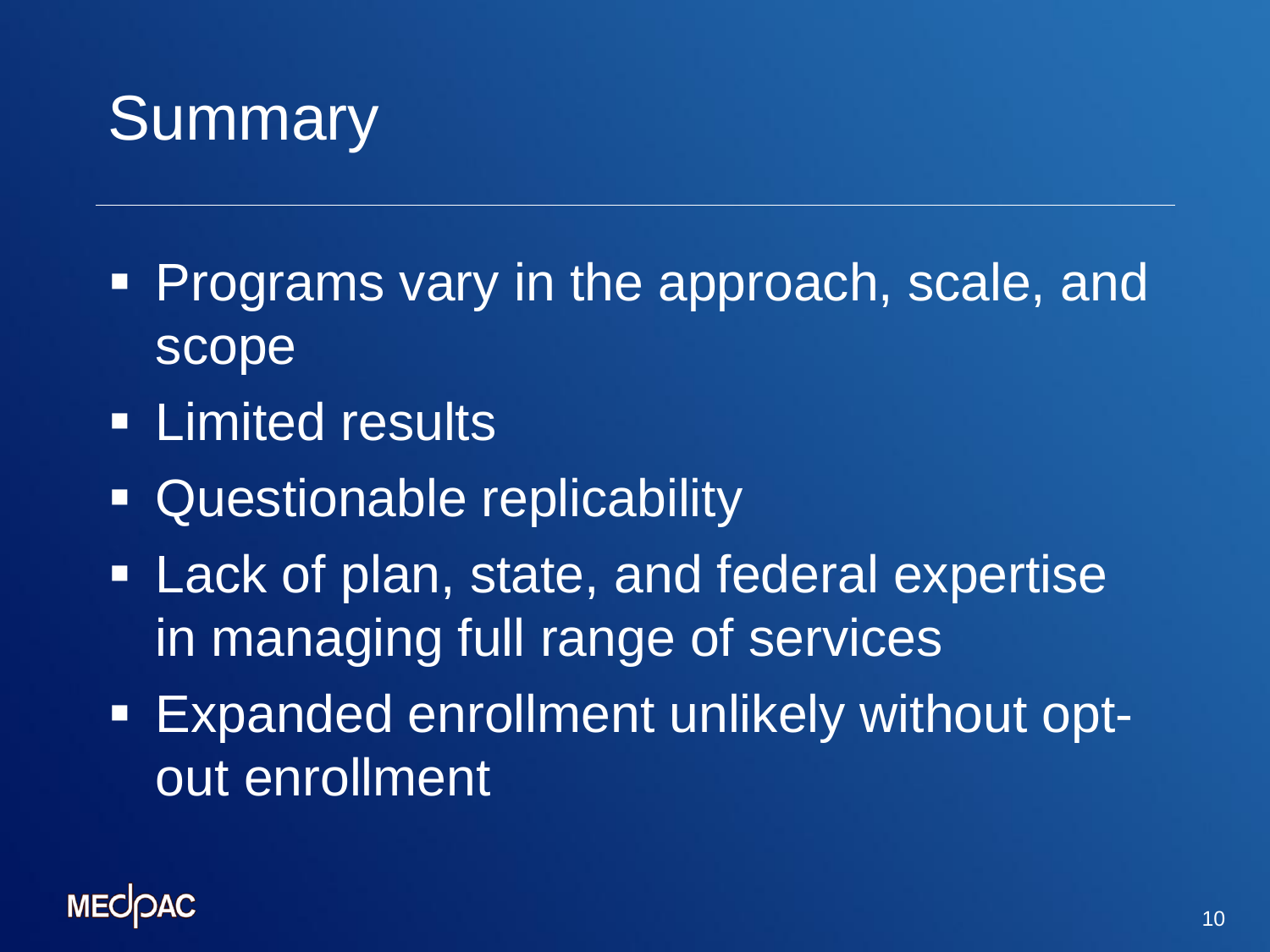## Broad approaches to care coordination

- **Integrated financing and care coordination programs** 
	- **Integration through a managed care organization**
	- **Integration through a provider (PACE)**
	- **Jointly financed by Medicare and states through capitation**
	- **Entity at-risk for acute and long-term care services**
- **Fee-for-service with care coordination** 
	- **Nedical homes**
	- **Care coordination demonstration programs**
	- **Do not integrate program finances**
	- **Naintain fee-for-service incentives**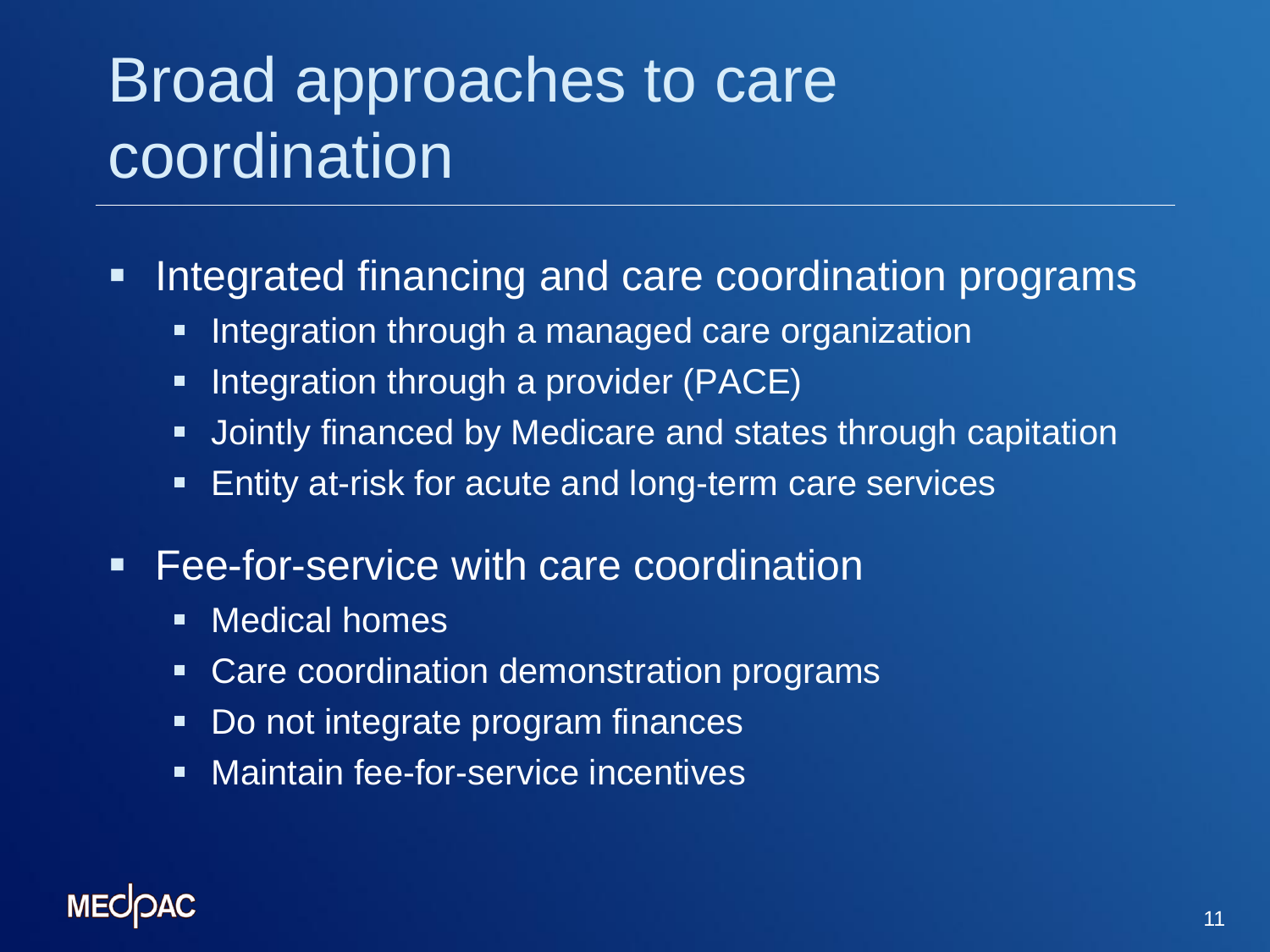# Integrated financing and care coordination programs

- **Fully integrated managed care plans and PACE** 
	- **-** Capitation and risk gives the incentive and flexibility to intervene with covered and non-covered medical, long-term care, and social services
	- **Interventions help avoid hospitalizations, emergency room** visits, and nursing home stays
- **Challenges with expanding models:** 
	- **Divercoming administrative barriers**
	- **Lack of managed care plans that cover long-term care**
	- **Small enrollment in these programs**

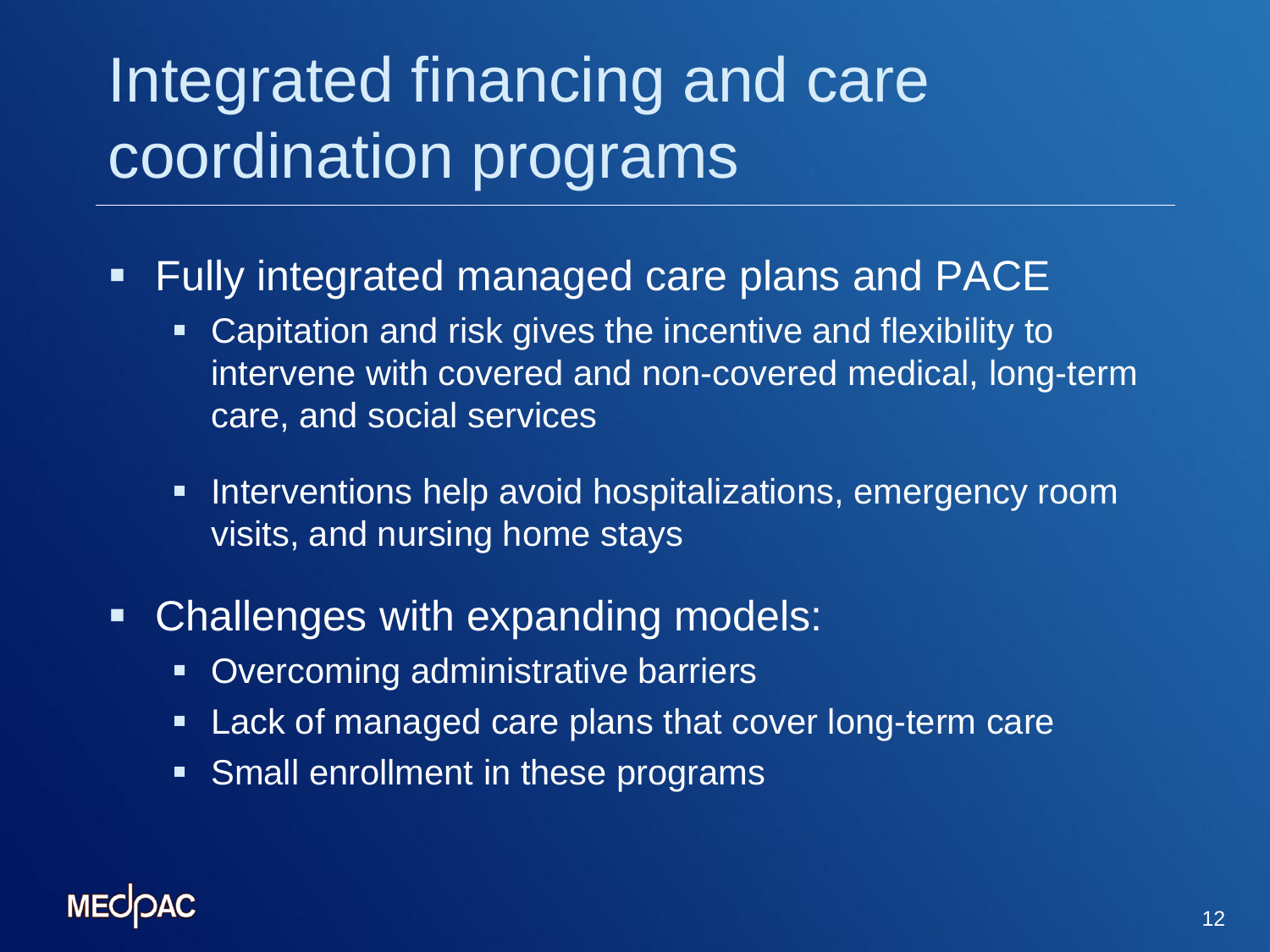# Fee-for-service with care coordination

- **Entity paid a PMPM to coordinate care**
- **Medical home program (NC) and Medicare care** coordination demonstrations focus on acute care
- **E** Likely to be less effective in coordinating Medicare and Medicaid benefits and controlling costs
	- Do not integrate financing
	- No ability to intervene with non-covered services
	- **EX Continue fee-for-service spending incentives**

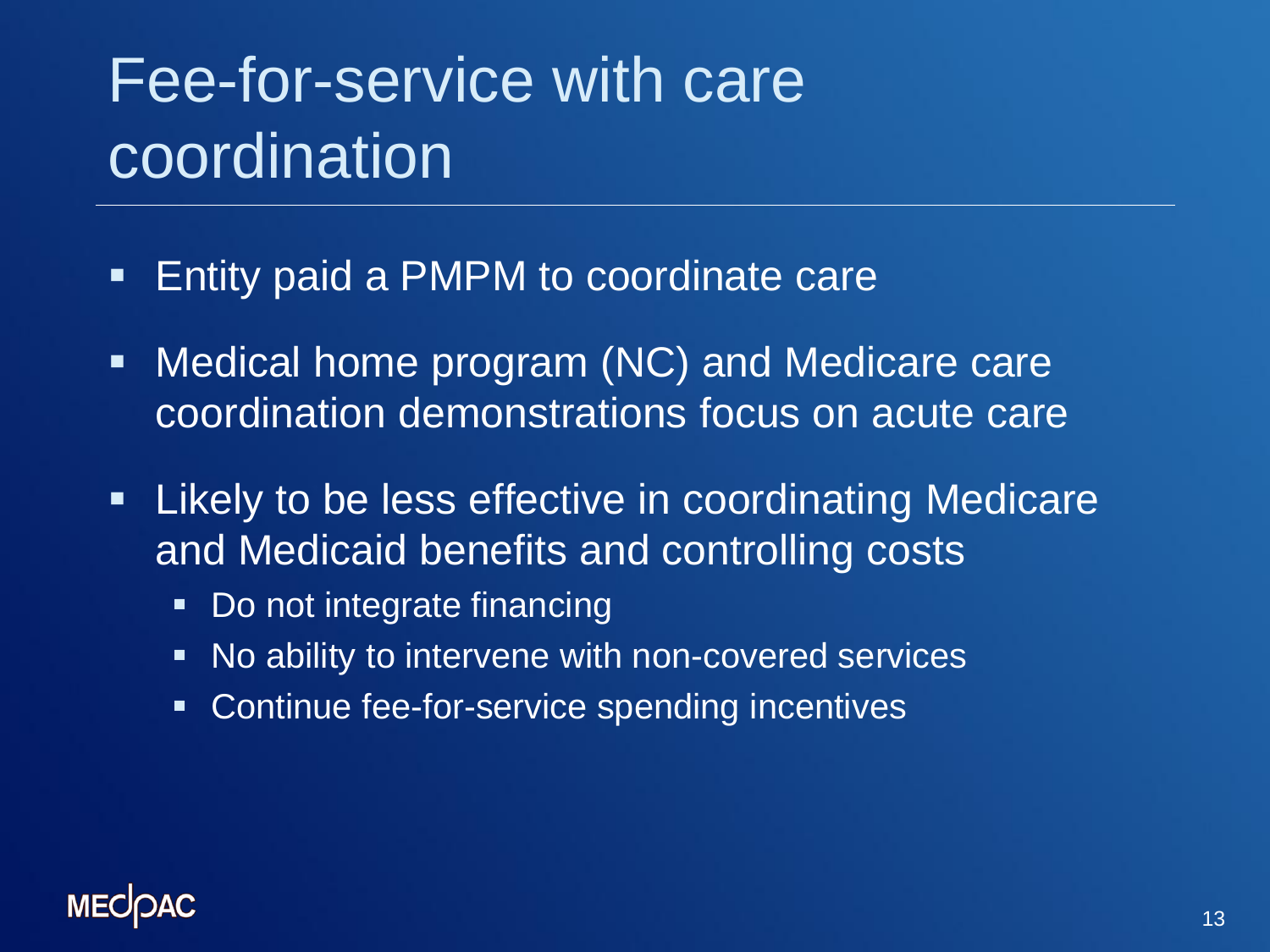#### Future Work

**Explore modifications of PACE to reach other** dual-eligible populations

**Explore ways to scale-up managed care** plans to become fully integrated

**Explore strategies for enrollment**